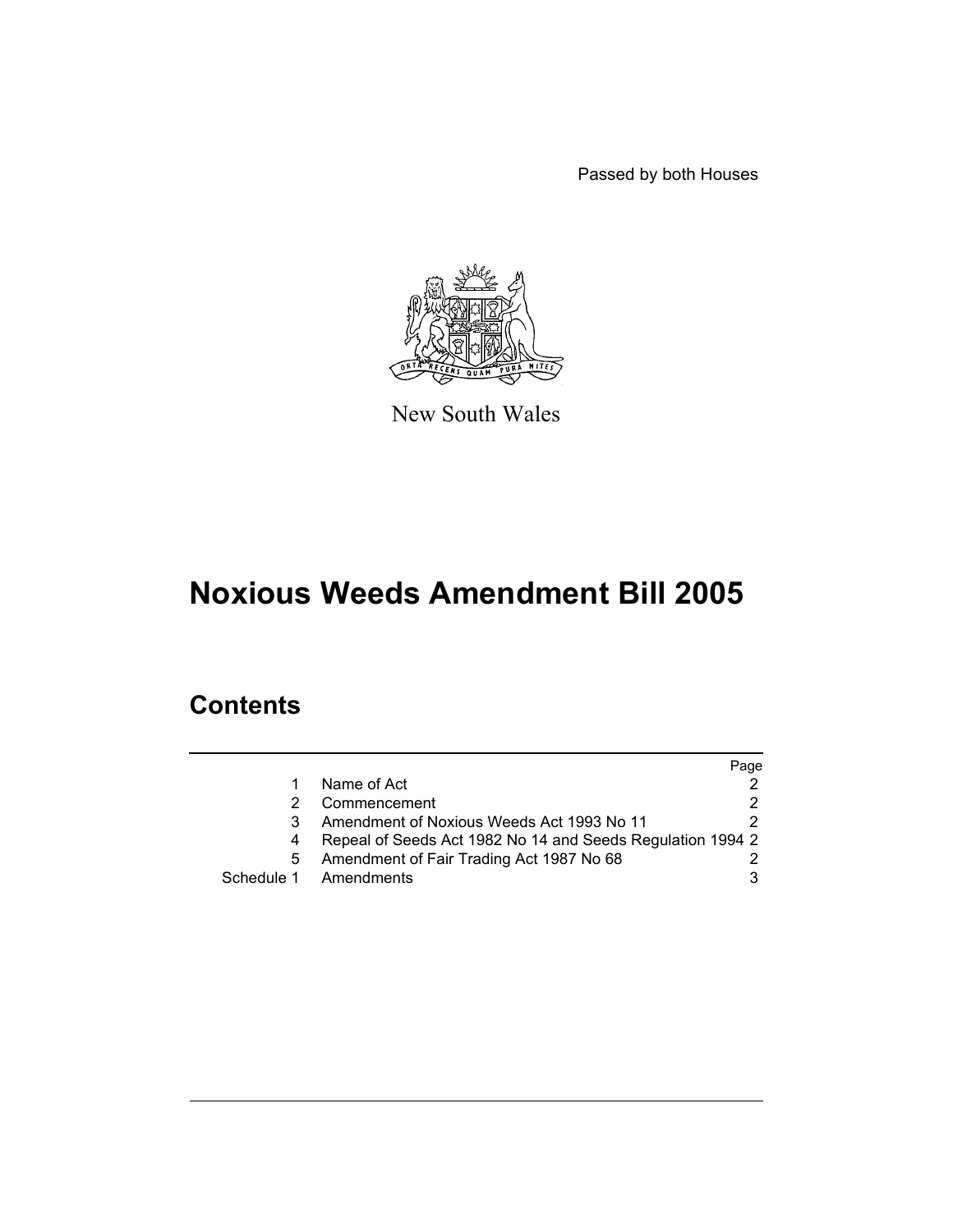*I certify that this PUBLIC BILL, which originated in the LEGISLATIVE ASSEMBLY, has finally passed the LEGISLATIVE COUNCIL and the LEGISLATIVE ASSEMBLY of NEW SOUTH WALES.*

> *Clerk of the Legislative Assembly. Legislative Assembly, Sydney, , 2005*



New South Wales

# **Noxious Weeds Amendment Bill 2005**

Act No , 2005

An Act to amend the *Noxious Weeds Act 1993* to make further provision with respect to the declaration, classification and control of noxious weeds; to repeal the *Seeds Act 1982*; and for other purposes.

*I have examined this Bill, and find it to correspond in all respects with the Bill as finally passed by both Houses.*

*Chairman of Committees of the Legislative Assembly.*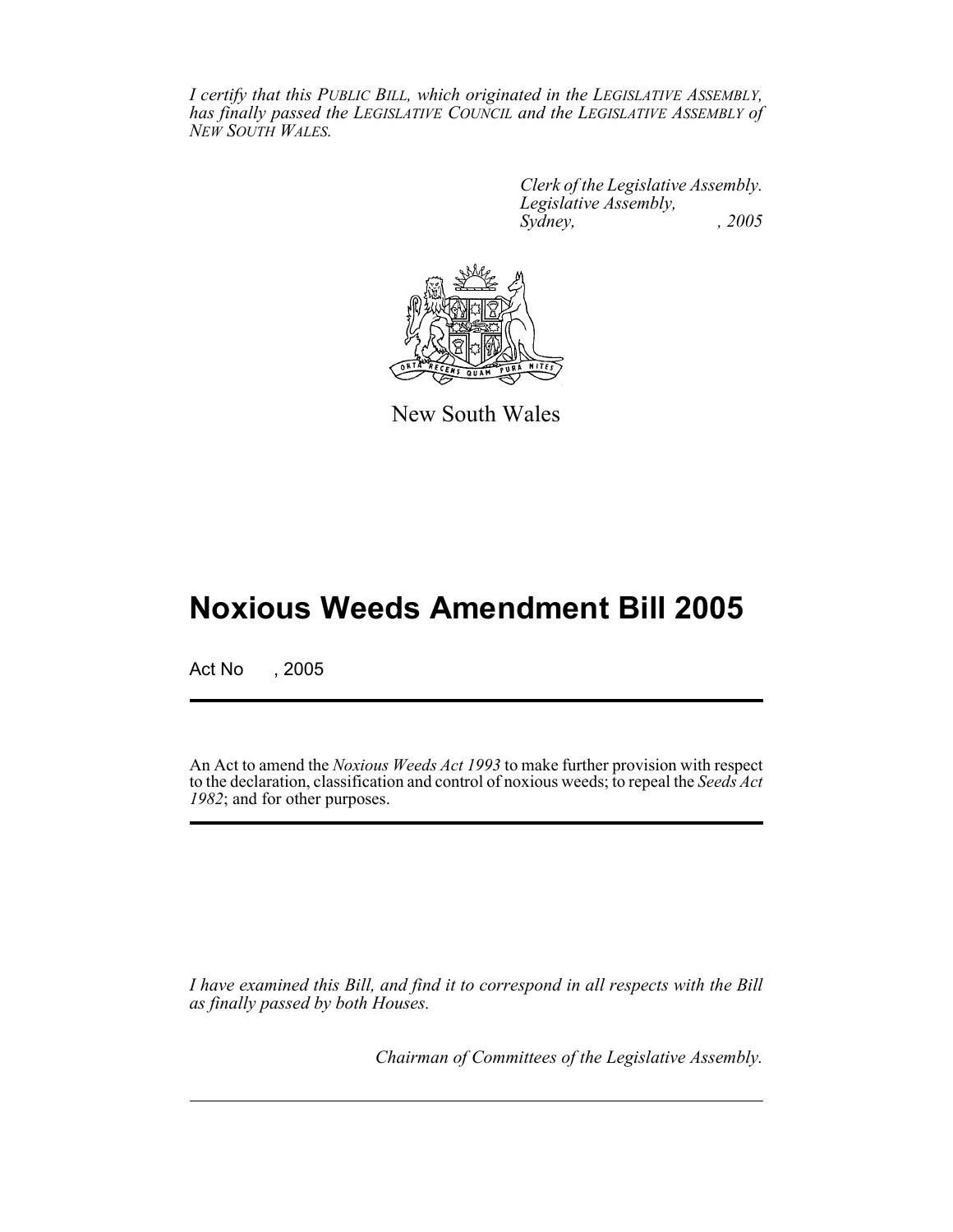# **The Legislature of New South Wales enacts:**

# **1 Name of Act**

This Act is the *Noxious Weeds Amendment Act 2005*.

# **2 Commencement**

This Act commences on a day or days to be appointed by proclamation.

# **3 Amendment of Noxious Weeds Act 1993 No 11**

The *Noxious Weeds Act 1993* is amended as set out in Schedule 1.

# **4 Repeal of Seeds Act 1982 No 14 and Seeds Regulation 1994**

The *Seeds Act 1982* and the *Seeds Regulation 1994* are repealed.

# **5 Amendment of Fair Trading Act 1987 No 68**

The *Fair Trading Act 1987* is amended by omitting "*Seeds Act 1982*" from Schedule 1.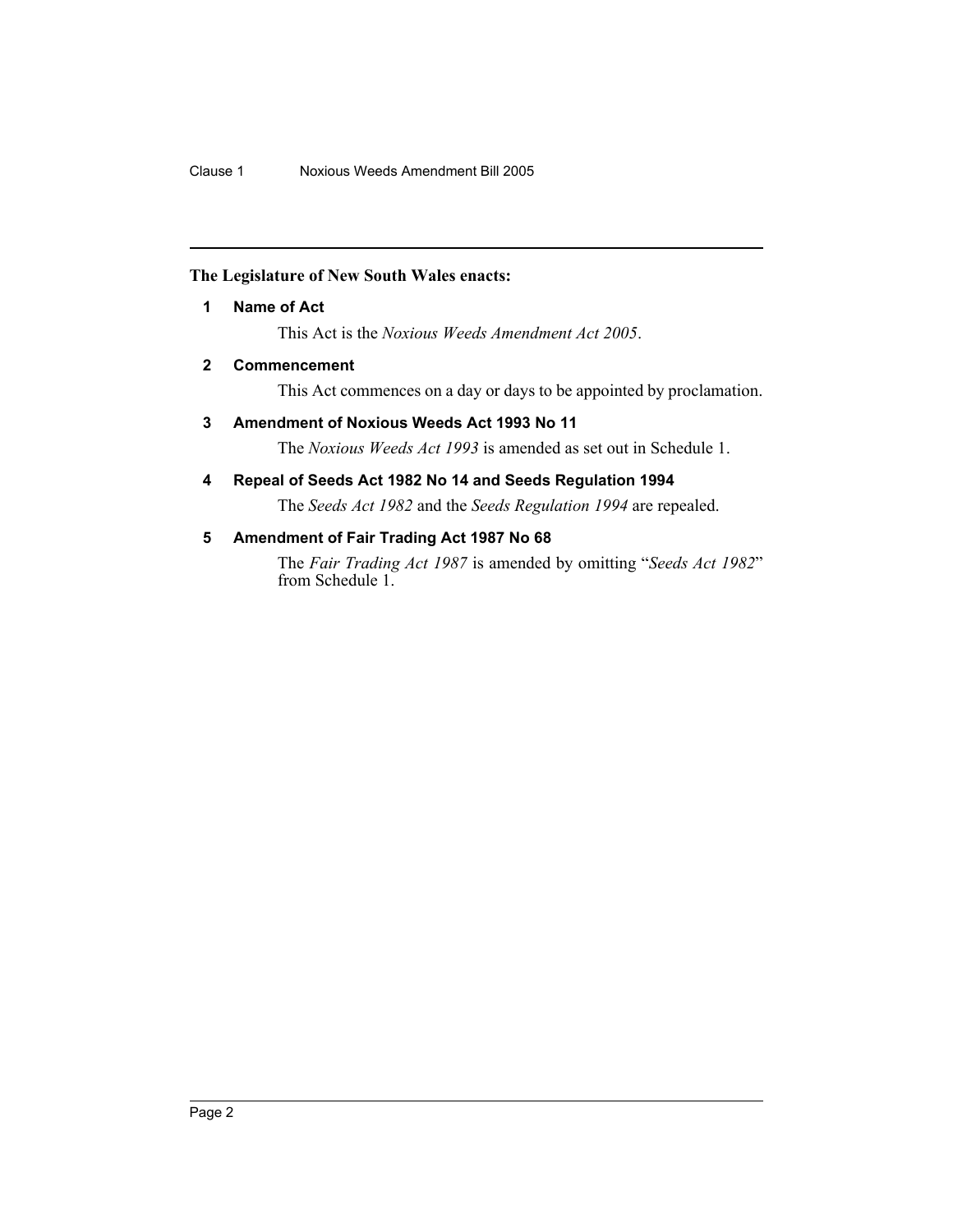Amendments **Amendments** Schedule 1

# **Schedule 1 Amendments**

(Section 3)

# **[1] Section 3**

Omit the section. Insert instead:

## **3 Objects of this Act**

The objects of this Act are as follows:

- (a) to reduce the negative impact of weeds on the economy, community and environment of this State by establishing control mechanisms to:
	- (i) prevent the establishment in this State of significant new weeds, and
	- (ii) restrict the spread in this State of existing significant weeds, and
	- (iii) reduce the area in this State of existing significant weeds,
- (b) to provide for the monitoring of and reporting on the effectiveness of the management of weeds in this State.

## **[2] Part 2**

Omit the Part. Insert instead:

# **Part 2 Noxious weeds and control measures**

# **7 Weed control orders**

- (1) The Minister may, by order published in the Gazette, make a weed control order for a specified plant.
- (2) A weed control order is to do the following:
	- (a) declare that the plant is a noxious weed,
	- (b) apply a weed control class or classes to the plant,
	- (c) specify the land (being part or the whole of the State) to which the order applies,
	- (d) specify the control measures that are to be, or may be, used to control the plant in general or particular circumstances,
	- (e) specify the control objectives for the plant,
	- (f) specify the term of the order (being a period not exceeding 5 years).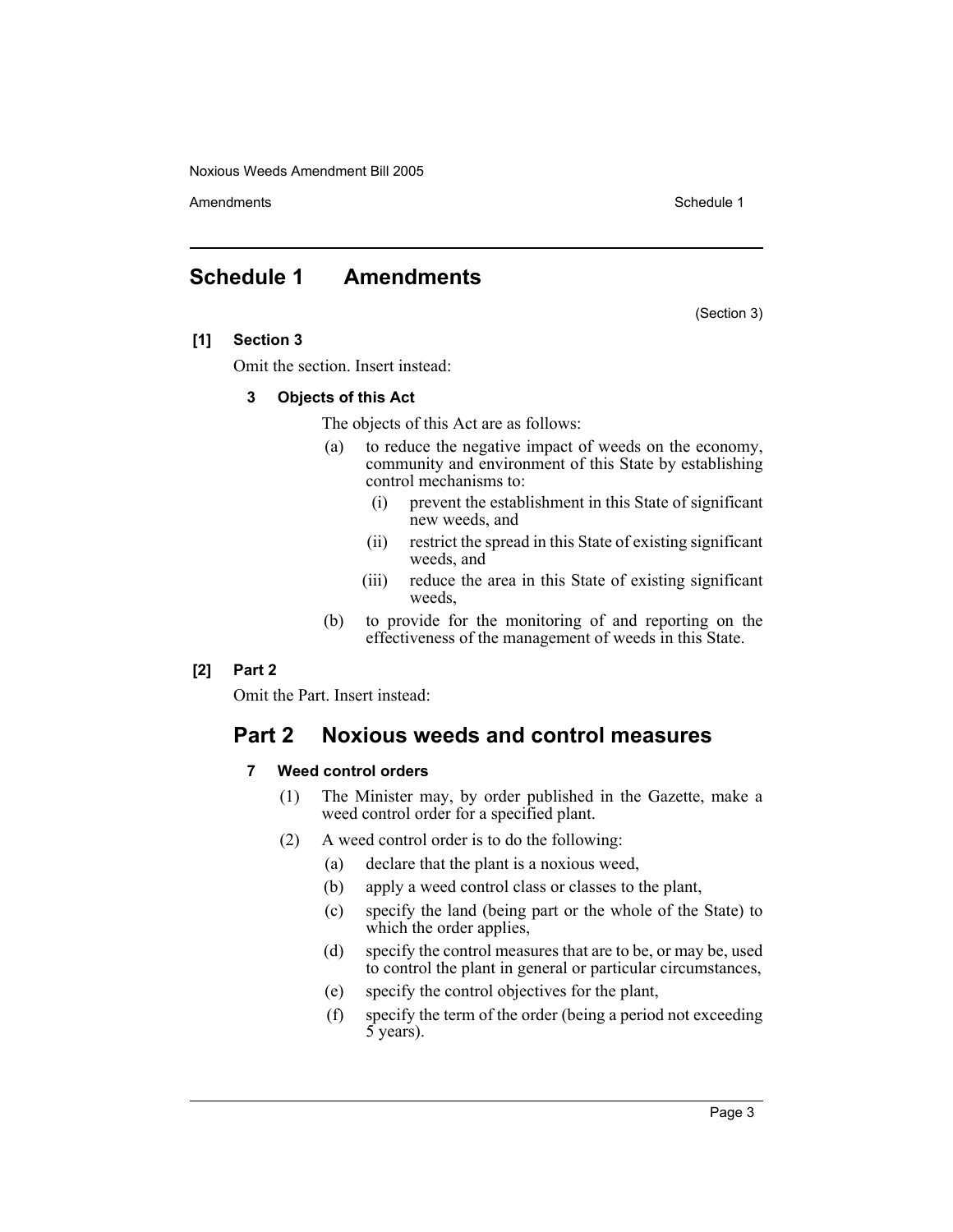Schedule 1 Amendments

- (3) A plant that is the subject of a weed control order is a *noxious weed* for the purposes of this Act.
- (4) An order takes effect from the date of its publication in the Gazette or on a later date specified in the order.
- (5) The Minister may not make an order declaring any plant that is native to the State to be a noxious weed, except with the consent of the Minister administering the *National Parks and Wildlife Act 1974*.

## **8 Weed control classes**

- (1) The following weed control classes may be applied to a plant by a weed control order:
	- (a) Class 1, State Prohibited Weeds,
	- (b) Class 2, Regionally Prohibited Weeds,
	- (c) Class 3, Regionally Controlled Weeds,
	- (d) Class 4, Locally Controlled Weeds,
	- (e) Class 5, Restricted Plants.
- (2) The characteristics of each class are as follows:
	- (a) Class 1 noxious weeds are plants that pose a potentially serious threat to primary production or the environment and are not present in the State or are present only to a limited extent.
	- (b) Class 2 noxious weeds are plants that pose a potentially serious threat to primary production or the environment of a region to which the order applies and are not present in the region or are present only to a limited extent.
	- (c) Class 3 noxious weeds are plants that pose a serious threat to primary production or the environment of an area to which the order applies, are not widely distributed in the area and are likely to spread in the area or to another area.
	- (d) Class 4 noxious weeds are plants that pose a threat to primary production, the environment or human health, are widely distributed in an area to which the order applies and are likely to spread in the area or to another area.
	- (e) Class 5 noxious weeds are plants that are likely, by their sale or the sale of their seeds or movement within the State or an area of the State, to spread in the State or outside the State.
- (3) A noxious weed that is classified as a Class 1, 2 or 5 noxious weed is referred to in this Act as a *notifiable weed*.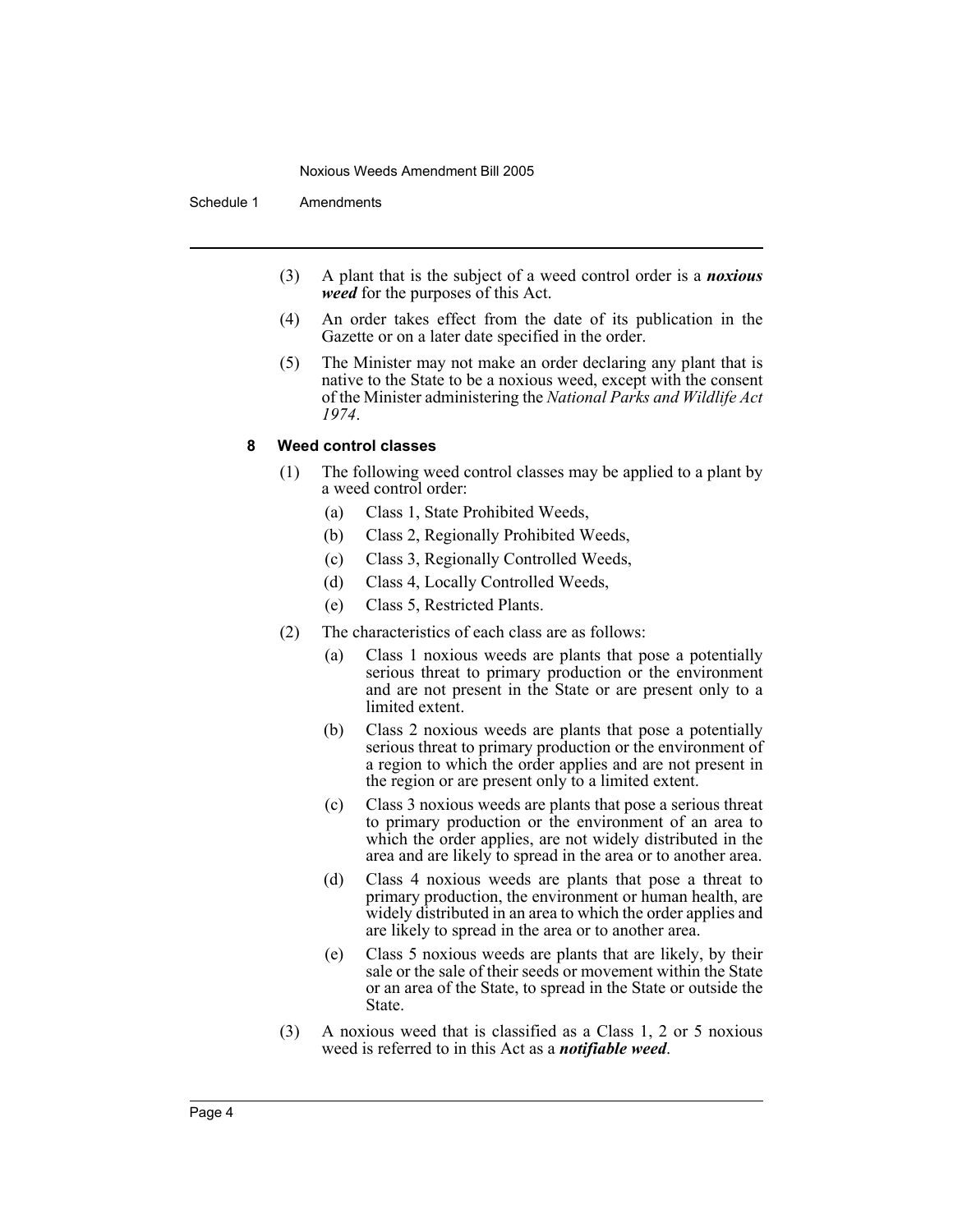Amendments **Schedule 1** and the set of the set of the set of the set of the set of the set of the set of the set of the set of the set of the set of the set of the set of the set of the set of the set of the set of the set

## **9 Public consultation procedures**

- (1) Before making a weed control order, the Minister is to cause the proposed order to be subject to public consultation.
- (2) The public consultation procedure is as follows:
	- (a) notice of the intention to make the order is to be published in a newspaper circulating generally in the area in which the land subject to the proposed order is located, or, if appropriate, in a newspaper circulating throughout the whole State,
	- (b) the notice is to indicate when and where a copy of the proposed order is to be placed on public exhibition and that submissions may be made about it,
	- (c) the proposed order (and any other information the Minister considers appropriate) is to be publicly exhibited for a period of at least 21 days after the notice is given,
	- (d) the Minister is to consider any public submissions on the proposed order.
- (3) The regulations may make provision for or with respect to the notification and exhibition of proposed weed control orders.
- (4) Nothing in this section requires the Minister to undertake any further public consultation if a proposed order is changed as a result of the public consultation procedure.

## **10 Emergency weed control orders**

- (1) The Minister may, by order published in the Gazette, make an emergency weed control order for a specified plant if of the opinion that the threat posed by the plant requires the order to be made.
- (2) An emergency weed control order is to have a term not exceeding 3 months.
- (3) Section 9 does not apply to an emergency weed control order.
- (4) This Act applies to an emergency weed control order in the same way as it applies to a weed control order, except as provided by this Act.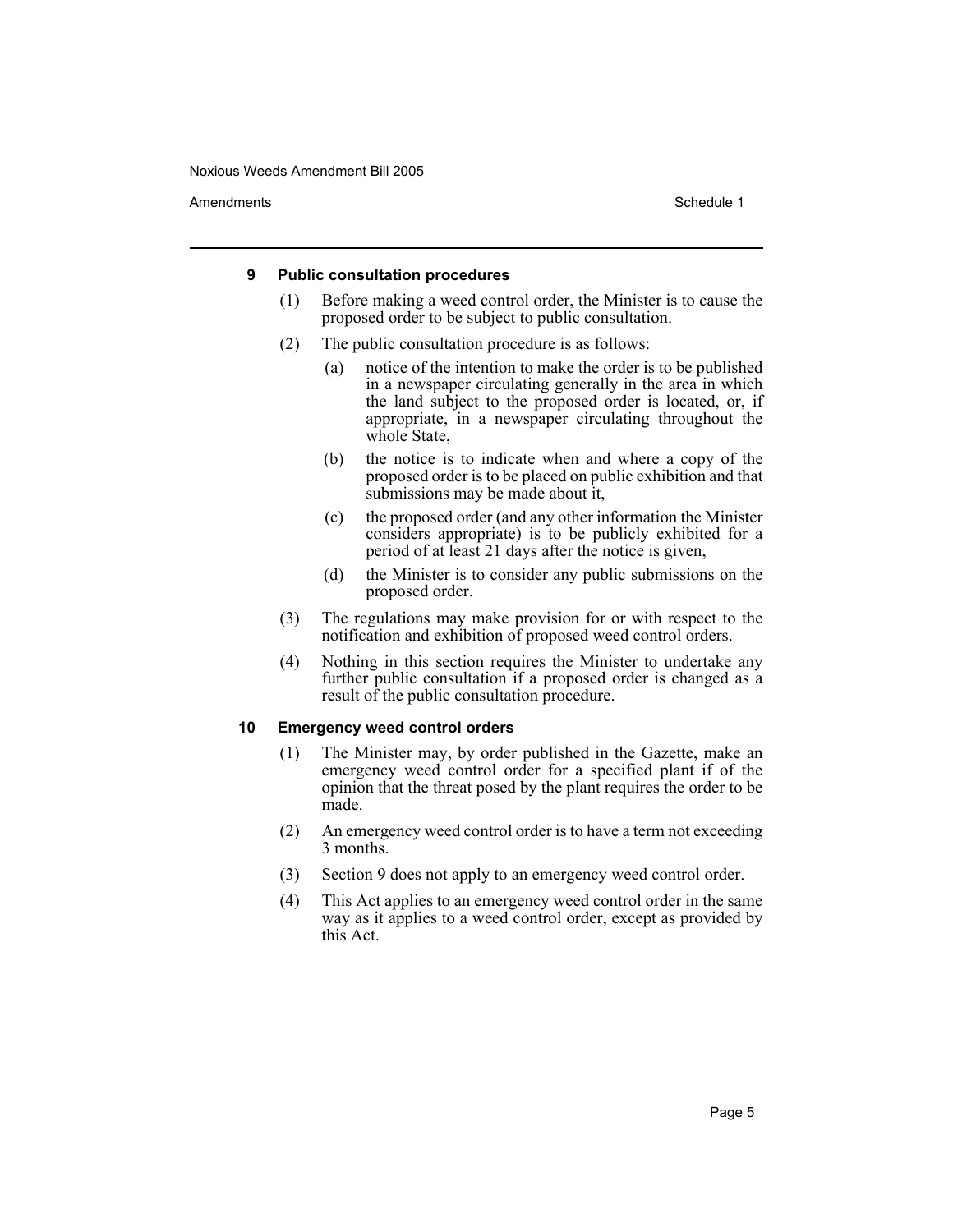Schedule 1 Amendments

## **[3] Sections 12–14**

Omit the sections. Insert instead:

## **12 Private occupiers of land must control noxious weeds on land**

An occupier (other than a public authority or a local control authority) of land to which a weed control order applies must control noxious weeds on the land as required under the order.

Maximum penalty: 40 penalty units.

**Note.** If an occupier fails to comply with obligations under a weed control order, those obligations may be enforced against the owner of the land as well as the occupier by a weed control notice issued under section 18.

## **13 Public authorities' obligations to control noxious weeds on own land**

- (1) A public authority that is an occupier of land to which a weed control order applies must control noxious weeds on the land as required under the order, to the extent necessary to prevent the weeds from spreading to adjoining land.
- (2) A public authority must provide information as to the name and contact details of an occupier of land owned by the public authority to the relevant local control authority, if the land is subject to a weed control order.

## **14 Local control authorities' obligations to control noxious weeds on own land**

- (1) A local control authority that is an occupier of land subject to a weed control order must control noxious weeds on the land as required under the order.
- (2) A local control authority must control noxious weeds on any road (other than a freeway, tollway or State work within the meaning of the *Roads Act 1993*) in the local area of the authority that is subject to a weed control order as required under the order.
- (3) The obligation to control noxious weeds on a road is a joint obligation with any occupier required to control the weeds under section 17 or 17B.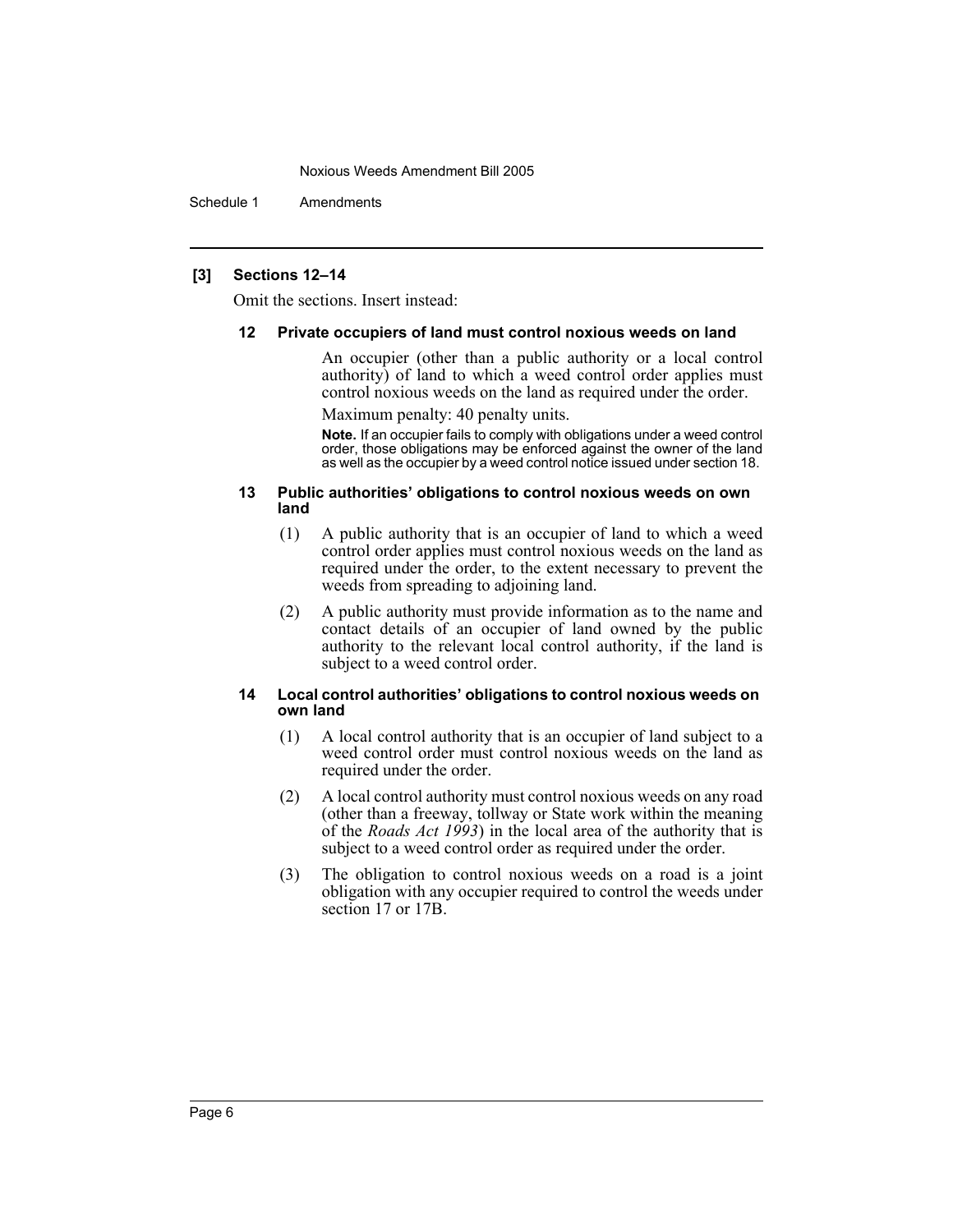Amendments **Amendments** Schedule 1

## **[4] Sections 17–18A**

Omit sections 17 and 18. Insert instead:

## **17 Obligations to control noxious weeds on roads**

- (1) An obligation imposed under this Act on an occupier of land to control noxious weeds on that land also extends to noxious weeds on:
	- (a) any part of a road that intersects the land, not being part of the road that is fenced on both sides, and
	- (b) the half of the width of any part of a road that forms part of the boundary of the land, not being a part of the road that is fenced on both sides, and
	- (c) any part of a road that forms part of the boundary of the land, being a part of the road that is not fenced on the side forming part of the boundary but is fenced on the other side.
- (2) An occupier may enter a road at all reasonable times for the purpose of complying with this section.
- (3) In this section, *road* does not include a State highway, freeway, tollway or State work within the meaning of the *Roads Act 1993*.
- (4) This section does not apply to a road referred to in section 17B.

# **17A Obligations to control aquatic weeds**

- (1) If the land of an occupier is situated on opposite sides of a watercourse, river or inland water (tidal or non-tidal), an obligation under this Act for the occupier to control noxious weeds on that land also extends to noxious weeds located on the land between those sides.
- (2) If a watercourse, river or inland water (tidal or non-tidal) is situated between land occupied by different occupiers, an obligation under this Act for each occupier to control noxious weeds extends to weeds located on the land between the boundary of the land and any "give and take" fence erected to define the boundary of the land or, if there is no such fence, to the middle line of the watercourse, river or inland water.
- (3) An occupier may enter a watercourse, river or inland water for the purpose of complying with this section.
- (4) A local control authority may exempt the whole or part of a watercourse, river or inland water in its local area from the operation of subsection (1) or (2), or both, if, in its opinion, the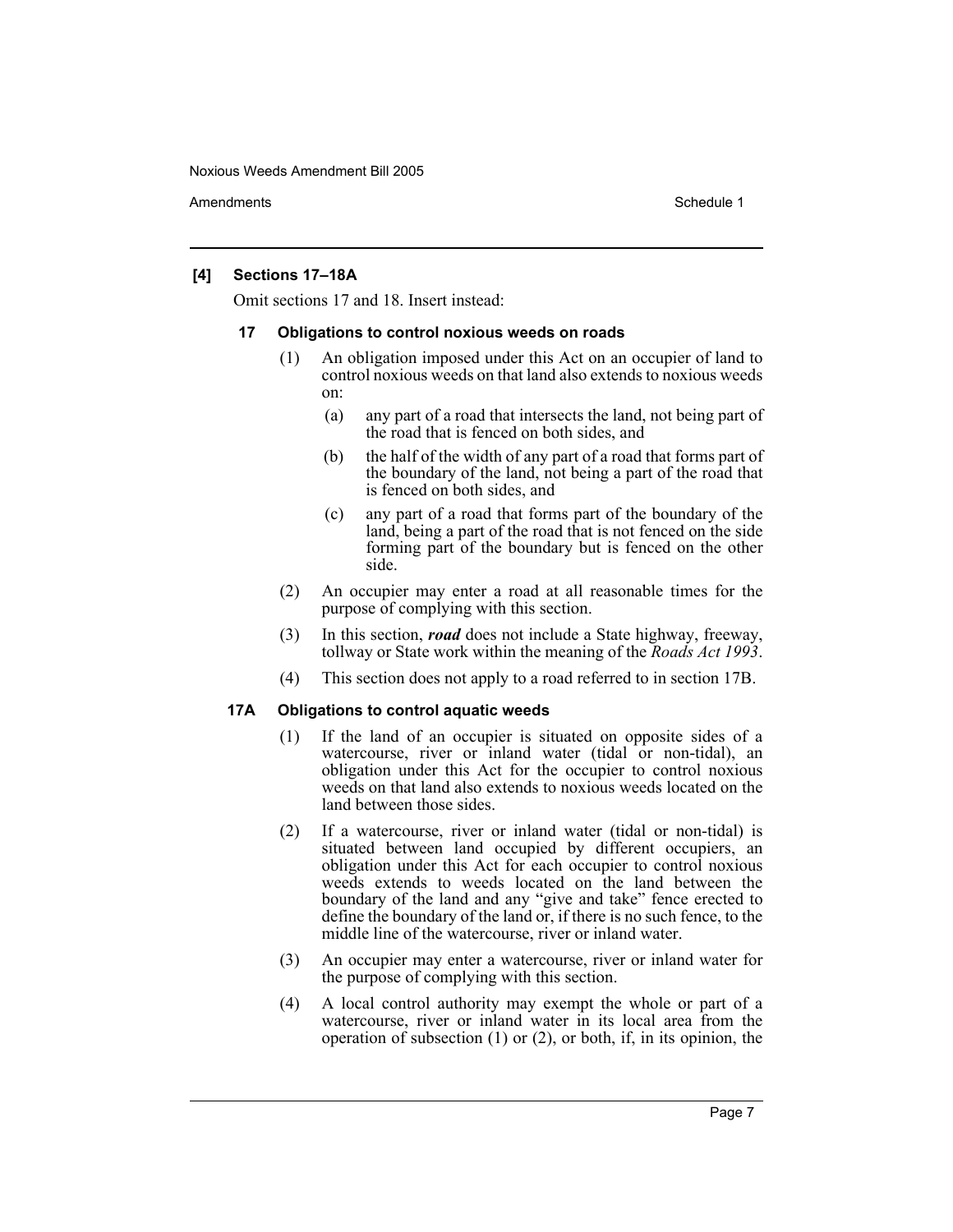Schedule 1 Amendments

depth or width of the watercourse, river or inland water is such that, in the circumstances, it would be unreasonable to apply the provisions concerned.

- (5) The Director-General may, by order published in the Gazette, exempt an occupier, a noxious weed or the whole or part of a watercourse, river or inland water, from the operation of subsection  $(1)$  or  $(2)$ , or both.
- (6) The Minister may, in a weed control order, exempt an occupier, a noxious weed or the whole or part of a watercourse, river or inland water, from the operation of subsection (1) or (2), or both.
- (7) A local control authority is to be responsible for the control of noxious weeds located on a watercourse, river or inland water in its local area if, because of an exemption under this section, subsection  $(1)$  or  $(2)$ , or both, do not apply to the control of those weeds.

**Note.** Under section 69, a local control authority may enter into agreements with another person or body to exercise functions of the authority under this Act.

(8) This section does not apply to land referred to in section 17B.

## **17B Obligations to control noxious weeds in irrigation areas**

- (1) An obligation imposed under this Act on an occupier of land within an irrigation area to control noxious weeds on that land also extends to noxious weeds on:
	- (a) any part of a public road, a public reserve or public channel land that intersects the occupier's land, or forms part of its boundary and is within 20 metres from the boundary of the land, and
	- (b) any part of a watercourse, river or inland water (tidal or non-tidal) situated on the land.
- (2) If a public road, a public reserve or public channel land less than 40 metres wide is situated between land within an irrigation area occupied by different occupiers, the requirement for each occupier to control noxious weeds extends to noxious weeds located on that part of the road, reserve or channel land that is located between the boundary of the occupier's land and the middle line of the road, reserve or channel land.
- (3) An occupier may enter a public road, a public reserve or public channel land at all reasonable times for the purpose of complying with this section.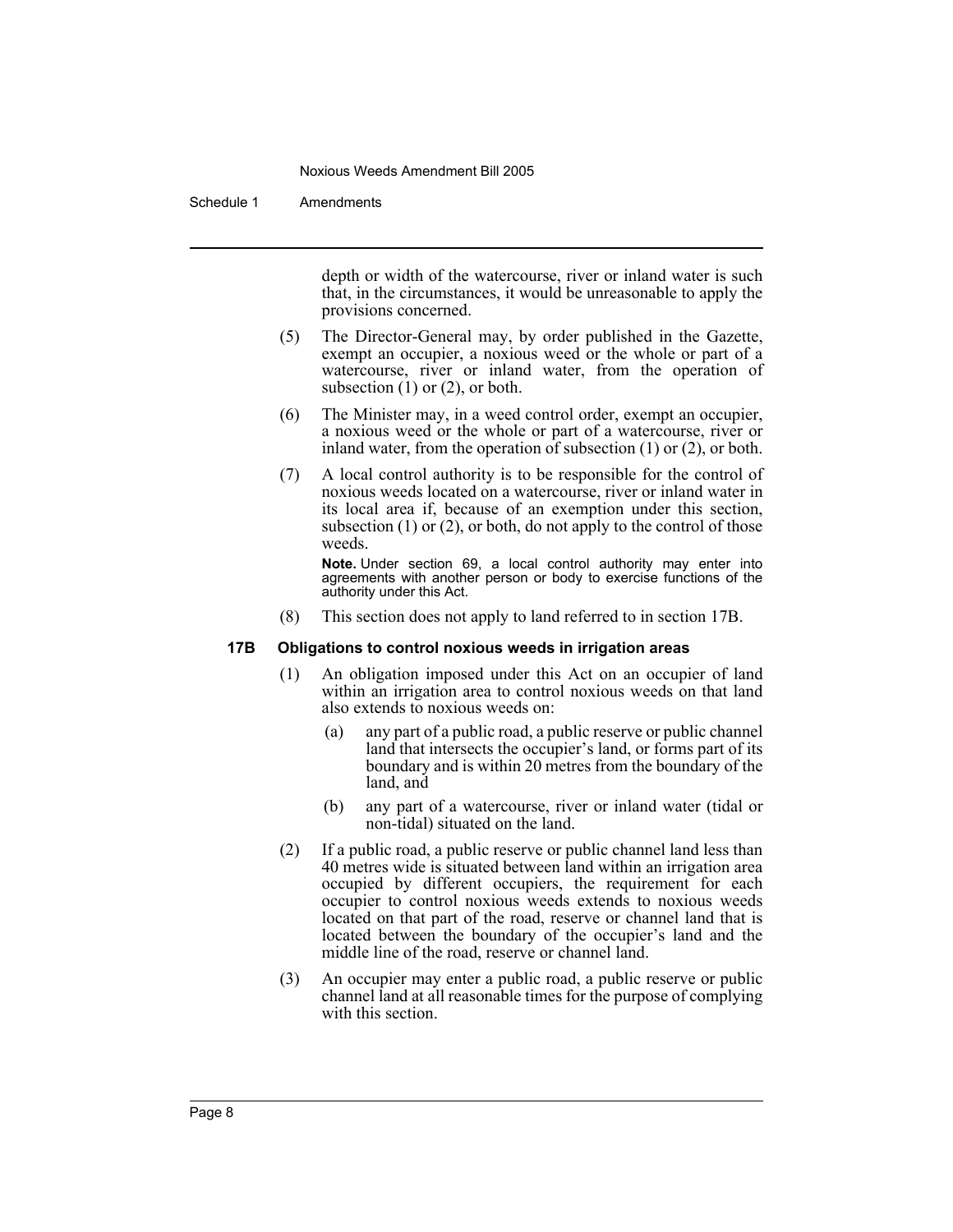Amendments **Schedule 1** and the set of the set of the set of the set of the set of the set of the set of the set of the set of the set of the set of the set of the set of the set of the set of the set of the set of the set

(4) In this section, *road* does not include a State highway, freeway, tollway or State work within the meaning of the *Roads Act 1993*.

### **18 Local control authority may require owners or occupiers of land (other than public authorities or other local control authorities) to control noxious weeds**

- (1) A local control authority may, by notice (a *weed control notice*) given to an owner or occupier of land, require the owner or occupier to carry out any of the occupier's obligations to control noxious weeds on that land as required under a weed control order.
- (2) The notice may specify the time (not being less than 14 days) within which action is to be taken.
- (3) A notice (an *emergency weed control notice*) may require compliance within a shorter time (not being less than 24 hours) if the notice relates to obligations under an emergency weed control order.
- (4) The local control authority may give a weed control notice only if satisfied that an occupier has failed to carry out any of his or her obligations under this Act to control noxious weeds.
- (5) A local control authority may by notice revoke or amend a weed control notice given by the authority.
- (6) A local control authority may not give a weed control notice to a public authority or another local control authority.
- (7) An owner of land who is not the occupier of the land may, at all reasonable times, and after giving reasonable notice to the occupier, enter the land for the purpose of complying with a weed control notice.

## **18A Prior notice of weed control notice**

- (1) A local control authority must give prior notice of a proposed weed control notice (other than an emergency weed control notice) to the owner or occupier to whom it is to be given.
- (2) The notice procedure is as follows:
	- (a) the local control authority must give notice to the owner or occupier of the terms of the proposed notice and the period within which action must be taken,
	- (b) the notice must specify a period (being not less than 7 days) within which submissions about the proposed notice may be made to the local control authority,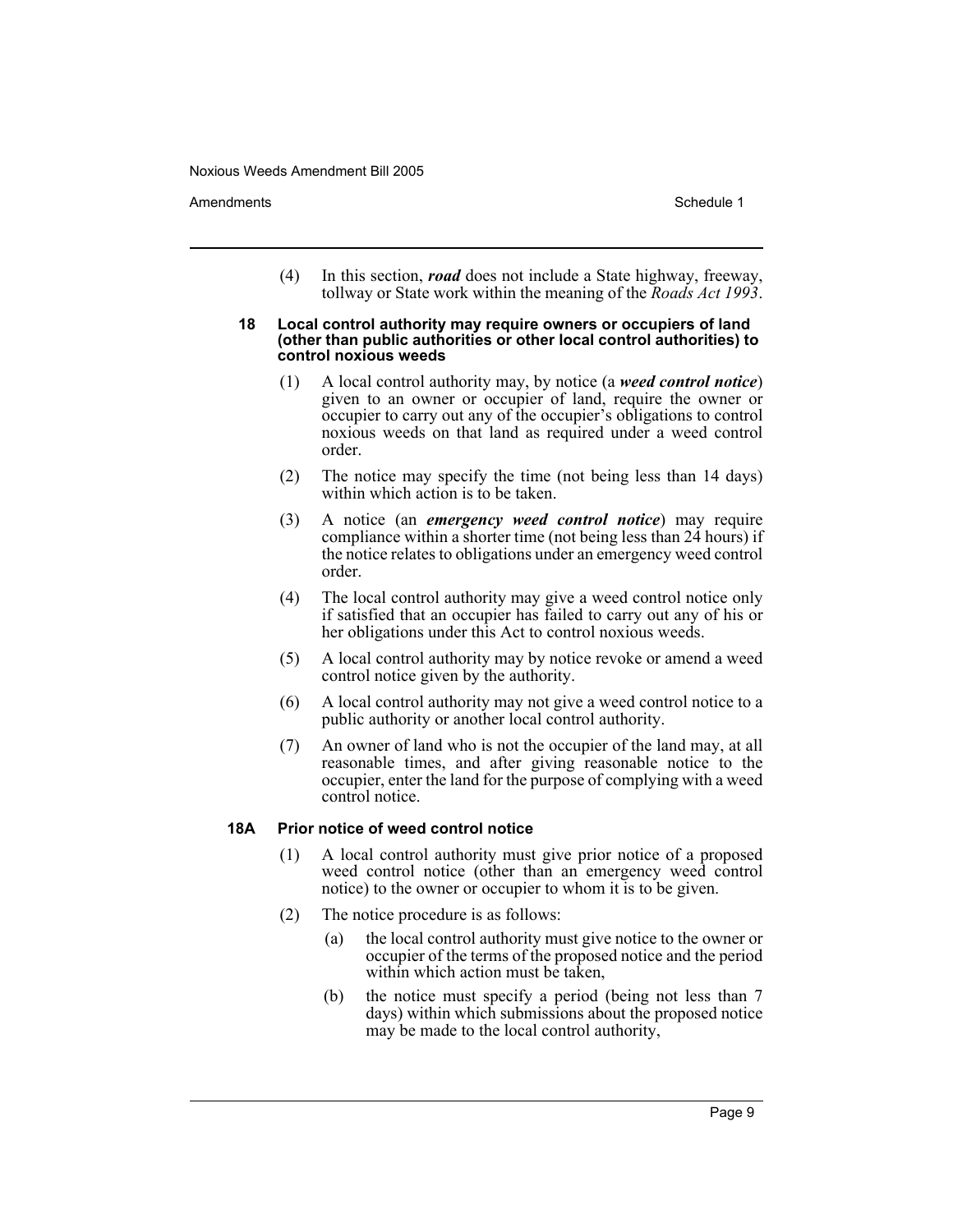Schedule 1 Amendments

- (c) the local control authority must consider any submissions made by or on behalf of an owner or occupier,
- (d) the local control authority must determine whether to proceed with the proposed notice and, if proceeding, whether to change its terms.
- (3) A local control authority must, if practicable, give prior oral or written notice of an emergency weed control notice to the owner or occupier to whom it is to be given.

## **[5] Section 19 Owners and occupiers must comply with weed control notices by local control authority**

Insert "owner or" before "occupier" wherever occurring.

## **[6] Section 20**

Omit the section. Insert instead:

## **20 Noxious weed control by local control authority after notice not complied with**

- (1) A local control authority may control noxious weeds on land subject to a weed control order if the owner or occupier fails, or a predecessor in title to the owner or occupier has failed, to comply with a weed control notice given in accordance with sections 18 and 18A.
- (2) Persons authorised in writing by a local control authority may control noxious weeds on behalf of the local control authority under this section and may enter premises for that purpose. **Note.** See Division 1 of Part 5 (sections 41–55) for provisions about powers of entry.
- (3) A local control authority must give not less than 24 hours' notice of any proposed control of noxious weeds under this section to the owner or occupier of the land concerned, except where an emergency weed control notice has been given.
- (4) If an emergency weed control notice has been given, a local control authority must, if practicable, give prior oral or written notice to the owner or occupier of the land concerned of any proposed control of noxious weeds under this section.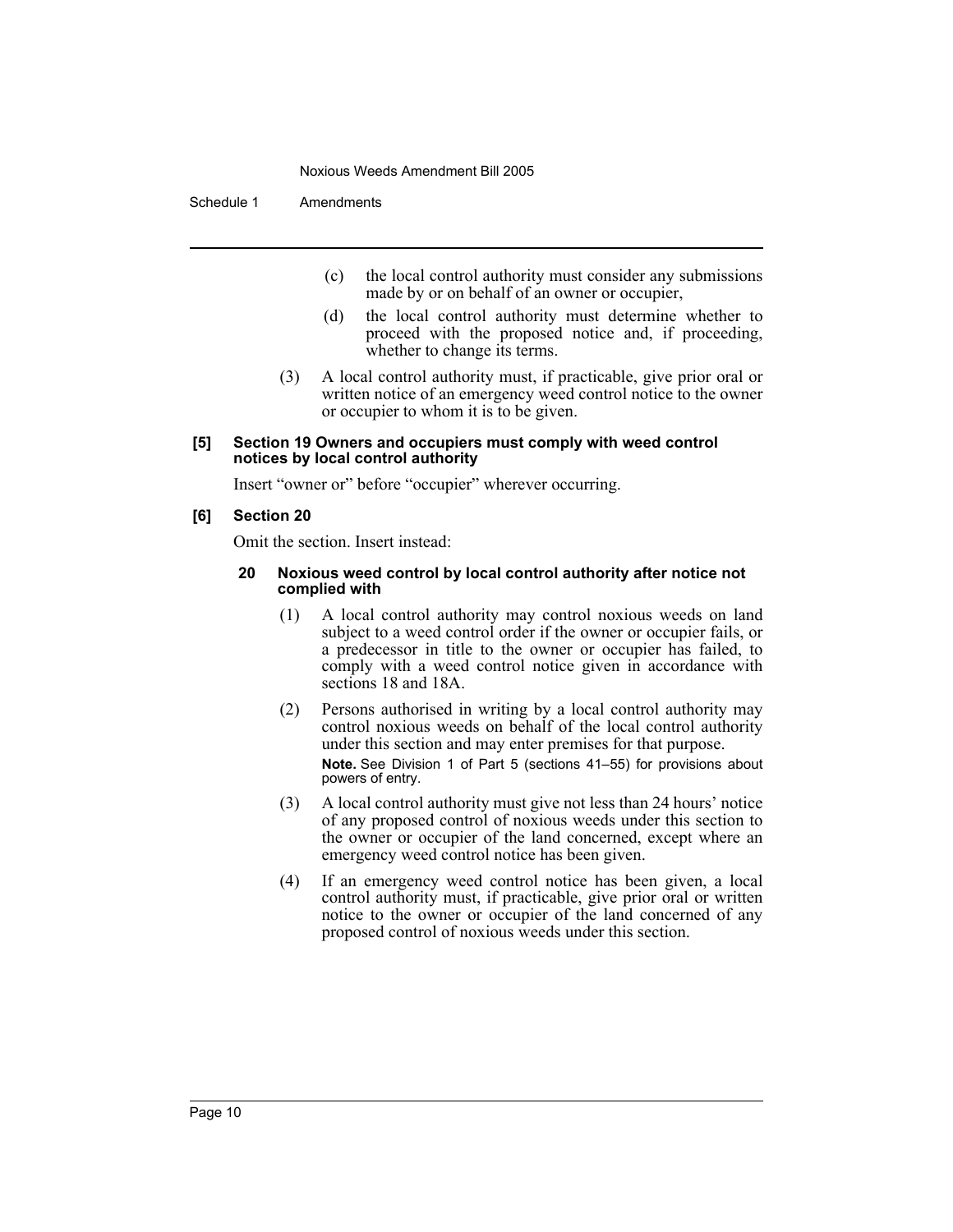Amendments **Schedule 1** and the set of the set of the set of the set of the set of the set of the set of the set of the set of the set of the set of the set of the set of the set of the set of the set of the set of the set

## **[7] Sections 22–26**

Omit the sections. Insert instead:

## **22 Minister may require public authorities and local control authorities to control noxious weeds**

- (1) The Minister may, by notice (a *weed control notice*) given to a public authority that is an occupier of land or a local control authority that is an owner or occupier of land, require the authority to carry out any of the obligations to control noxious weeds on that land as required under a weed control order that applies to the land.
- (2) The notice may specify the time (not being less than 14 days) within which action is to be taken.
- (3) A notice (an *emergency weed control notice*) may require compliance within a shorter time (not being less than 24 hours) if the notice relates to obligations under an emergency weed control order.
- (4) The Minister may give a weed control notice only if satisfied that a public authority or local control authority, or an occupier of land owned by a local control authority, has failed to carry out any of the authority's or occupier's obligations under this Act to control noxious weeds.
- (5) Before giving a weed control notice (other than an emergency weed control notice) to a public authority or local control authority, the Minister must consult with the authority as to the giving of the notice and its contents.
- (6) The Minister may by notice revoke or amend a weed control notice given by the Minister.
- (7) A public authority or a local control authority must comply with a weed control notice given to the authority by the Minister.

## **23 Noxious weed control by Minister after notice not complied with**

(1) The Minister may control noxious weeds on land subject to a weed control order and occupied by a public authority or owned or occupied by a local control authority if the authority fails, or a predecessor in title to the authority has failed, to comply with a weed control notice given in accordance with section  $\tilde{2}2$ .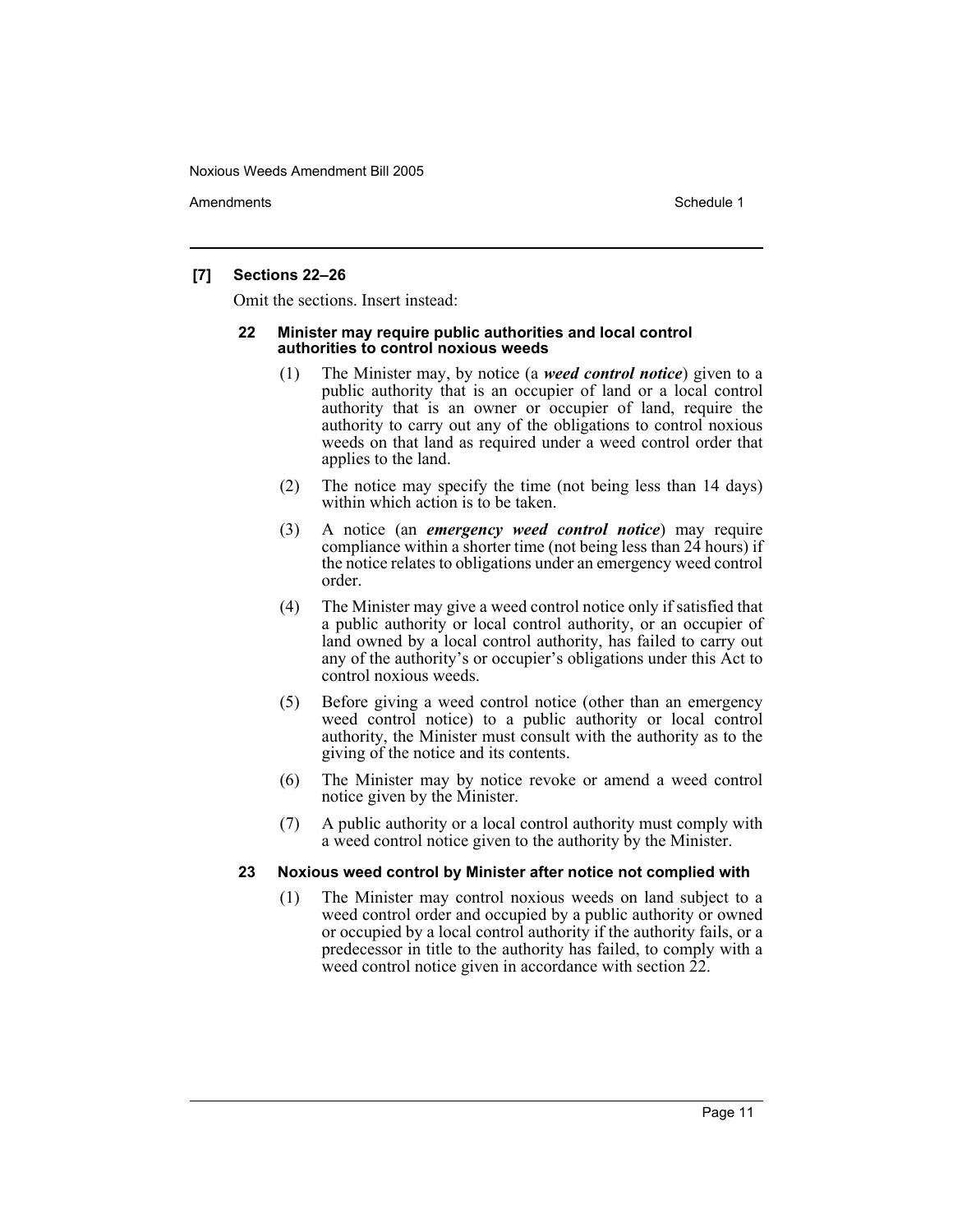Schedule 1 Amendments

(2) Authorised officers may control noxious weeds on behalf of the Minister under this section and may enter premises for that purpose.

**Note.** See Division 1 of Part 5 (sections 41–55) for provisions about powers of entry.

- (3) Before controlling noxious weeds on land occupied by a public authority, the Minister must obtain the approval of the Premier.
- (4) The Minister must give not less than 24 hours' notice of any proposed control of noxious weeds under this section to the public authority or local control authority concerned, except where an emergency weed control notice has been given.
- (5) If an emergency weed control notice has been given, the Minister must, if practicable, give prior oral or written notice of any proposed control of noxious weeds under this section to the public authority or local control authority concerned.

## **24 Appointment of weed control administrator for local control authority**

- (1) The Minister may, by notice given to a local control authority, direct the authority to comply with or carry out or give effect to provisions of this Act within the period specified in the notice.
- (2) Before giving a direction to a local control authority, the Minister must consult with the authority as to the giving of the direction and its contents.
- (3) The Minister may, with the approval of the Minister administering the *Local Government Act 1993*, by order published in the Gazette, appoint a person as a weed control administrator for a local control authority specified in the order for the term specified in the order.
- (4) The Minister may make an order if:
	- (a) a local control authority fails to comply with a direction under this section, or
	- (b) the Minister is of the opinion that the local control authority has failed to comply with or carry into effect or enforce provisions of this Act.
- (5) A weed control administrator may exercise the following functions:
	- (a) any or all of the functions of the local control authority under this Act, as specified in the order,
	- (b) any necessary ancillary functions of the authority.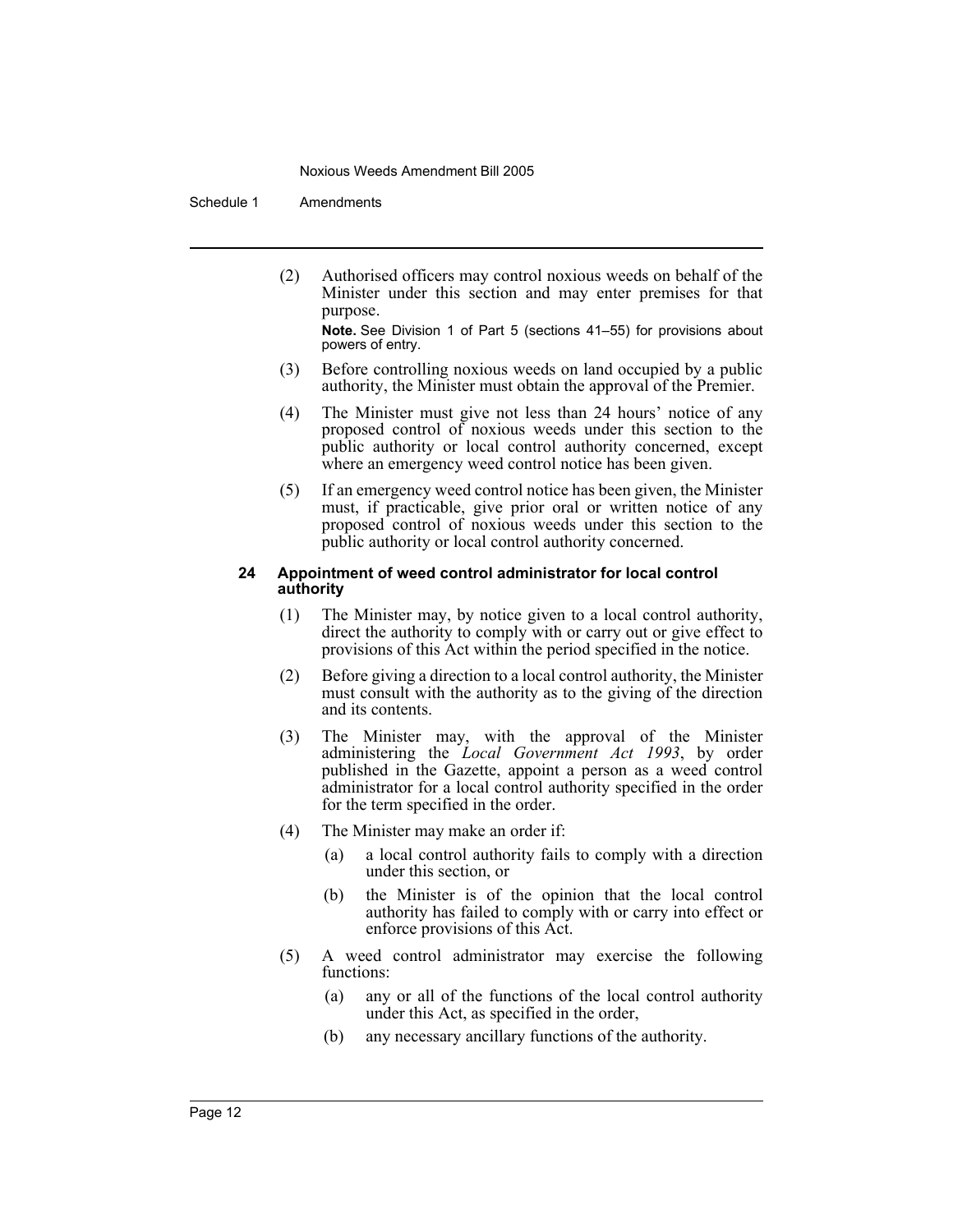## Amendments **Amendments** Schedule 1

- (6) The remuneration of a weed control administrator, and other costs and expenses of the administrator in exercising functions as an administrator, are payable from the consolidated fund of the local control authority concerned with the approval of the Minister administering the *Local Government Act 1993*.
- (7) Without limiting any other powers of authorised officers under this Act, an authorised officer may exercise functions under Division 1 of Part 5 for the purposes of determining whether there are grounds for giving a direction under this section and ascertaining whether any such direction has been complied with.

## **25 Appeals against weed control notices issued by local control authorities**

- (1) An owner or occupier of land may appeal to the Land and Environment Court against a weed control notice given to the owner or occupier by a local control authority.
- (2) An appeal must be made within the period (not being less than 7 days) specified in the notice or, if no period is so specified, within 28 days after the notice is given.
- (3) On hearing the appeal, the Court may:
	- (a) amend or revoke the weed control notice, or
	- (b) confirm the notice.
- (4) If an appeal is duly made to the Court against a notice, the operation of the notice is suspended pending the final determination of the appeal, unless the Court orders that the notice continues to have effect.

## **26 Expenses**

## (1) **Liability for expenses**

Any reasonable expense incurred by or on behalf of the Minister or a local control authority in ascertaining whether a weed control notice has been complied with, and in taking action if it is not being complied with (including charges for any inspection of land), is payable by the person required to comply with the notice, on demand by the Minister or authority.

# (2) **Liability of local control authorities**

Any reasonable expense incurred by or on behalf of the Minister in ascertaining whether a direction given to a local control authority has been complied with (including charges for any inspection of land), is payable by the local control authority, on demand by the Minister.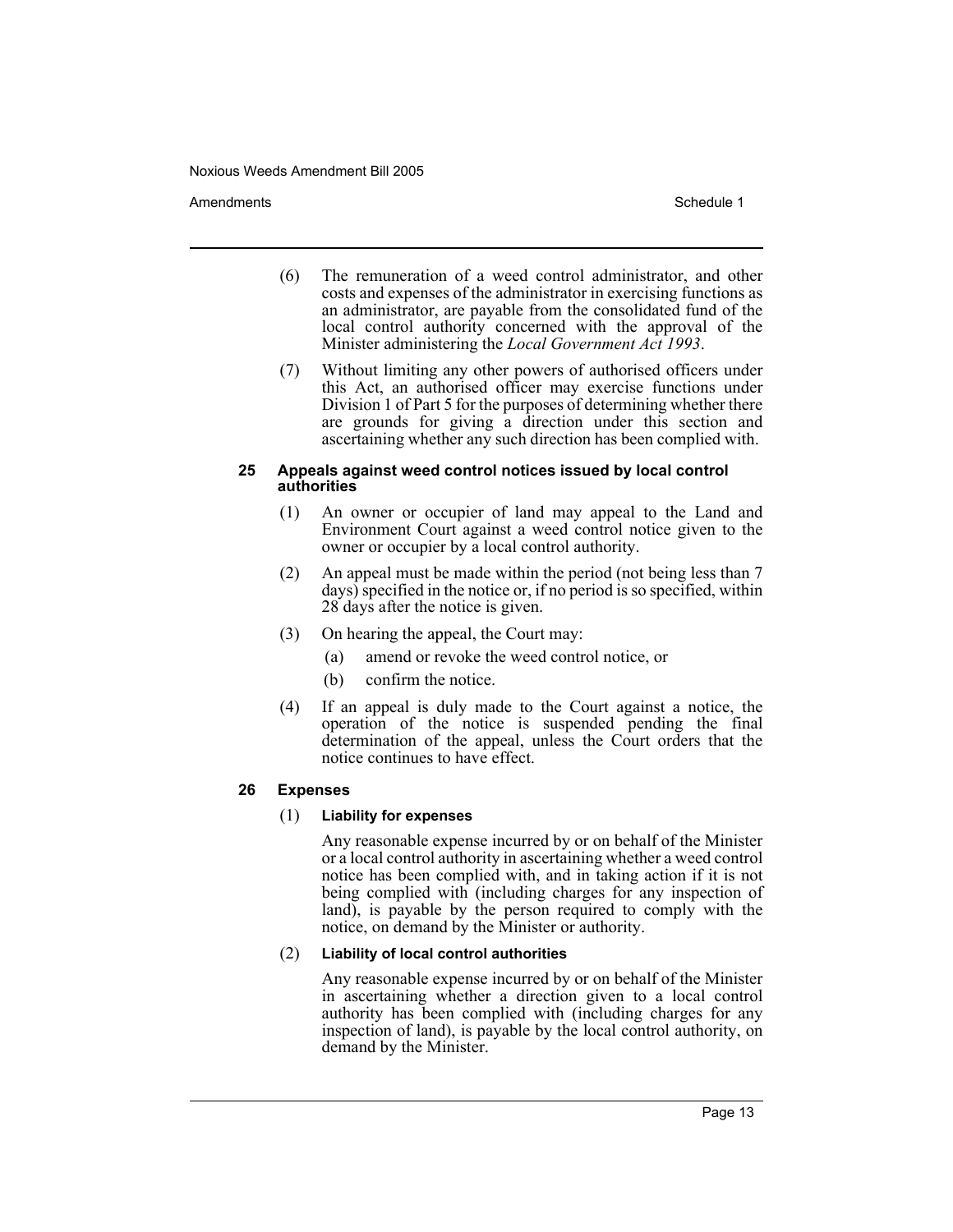Schedule 1 Amendments

## (3) **Recovery of expenses**

The amount of any expenses due and payable may be recovered by the Minister or the local control authority as a debt in a court of competent jurisdiction.

(4) **Interest**

Interest on the amount of any unpaid expense, charged at the rate currently prescribed by the Supreme Court rules in respect of unpaid judgment debts, may be recovered by the Minister or local control authority from the person liable to comply with the weed control notice or direction concerned as a debt in a court of competent jurisdiction.

# **[8] Section 27 Notice of control of prohibited plants**

Omit "Agriculture" from section 27 (1). Insert instead "Primary Industries".

**[9] Section 29 Sale of soil, turf or fodder from land with notifiable weeds prohibited**

Omit "or turf". Insert instead ", turf or fodder".

# **[10] Section 31 Agricultural machines—spread of noxious weeds into NSW**

Omit "inspected and" from section 31 (3) (b) wherever occurring.

# **[11] Section 33**

Omit the section. Insert instead:

# **33 Minister's noxious weed control functions**

The Minister has the following noxious weed control functions:

- (a) responsibility for the control of noxious weeds in the State,
- (b) the declaration and classification of noxious weeds,
- (c) the control of noxious weeds, if authorised to do so under this Act or if the Minister thinks it appropriate to do so in the circumstances,
- (d) the making of grants of money, out of money appropriated by Parliament, to assist public authorities, local control authorities and trustees of commons or reserves in carrying out their obligations under this Act or to further the objects of this Act,
- (e) any other functions that are conferred or imposed on the Minister by or under this Act.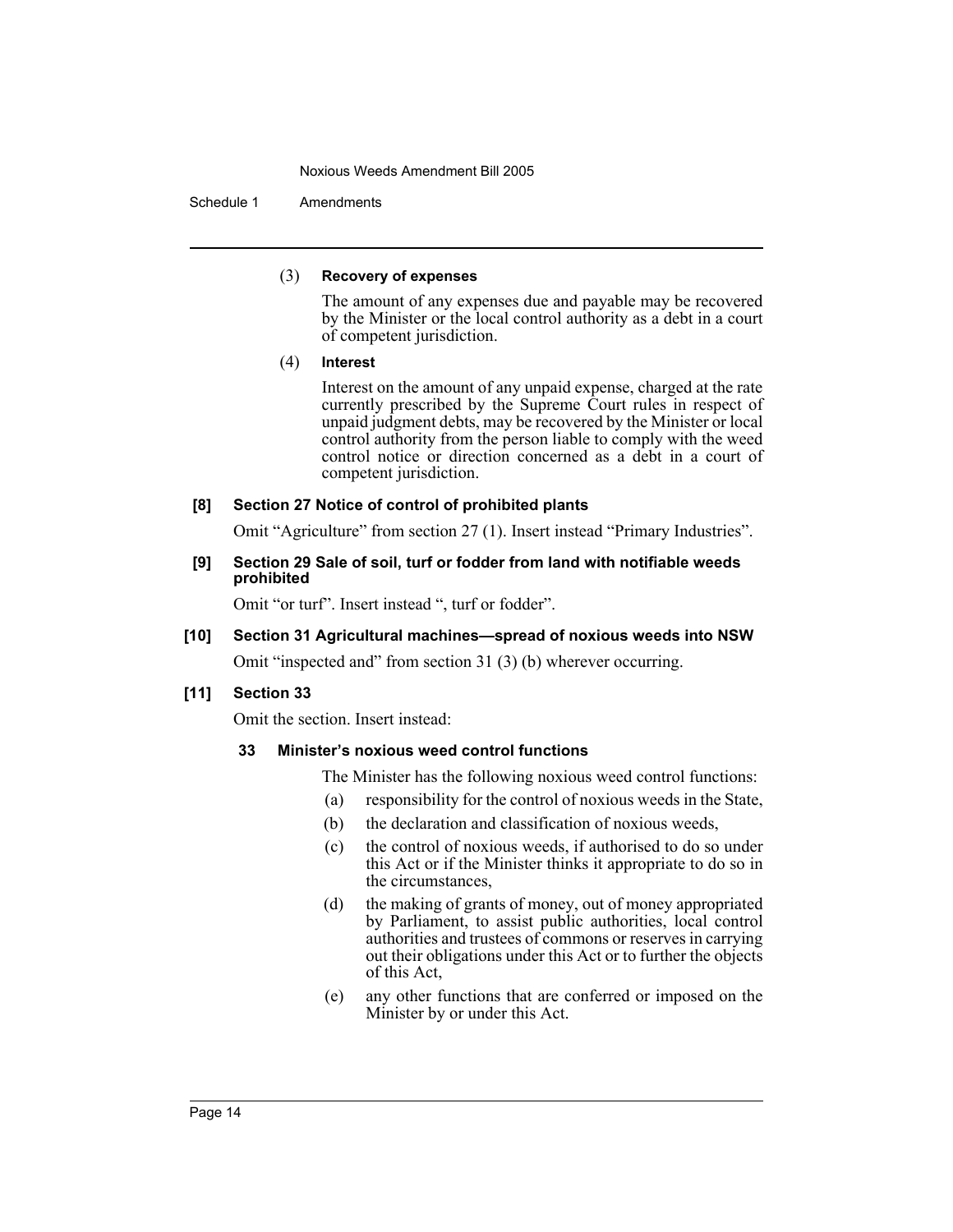Amendments **Amendments** Schedule 1

# **[12] Section 34 Minister may permit growing of noxious weeds and other things**

Omit "or turf" from section 34 (2). Insert instead ", turf or fodder".

## **[13] Section 34A Minister may declare quarantine area**

Omit "spread" wherever occurring in section 34A (1) and (4) (f). Insert instead "dispersal".

## **[14] Section 34A (1) and (3)**

Omit "W1 or W2" wherever occurring. Insert instead "Class 1 or 2".

## **[15] Section 36**

Omit the section. Insert instead:

## **36 Noxious weed control functions of local control authorities**

A local control authority has the following noxious weed control functions in relation to the area for which it is the local control authority (the *local area*):

- (a) responsibility for the control of noxious weeds by occupiers of land (other than public authorities or local control authorities),
- (b) control of noxious weeds on land owned or occupied by the local control authority and on certain roads and watercourses, rivers or inland waters as provided by this Act,
- (c) to ensure, so far as practicable, that owners and occupiers of land (other than public authorities or other local control authorities) carry out obligations to control noxious weeds imposed under this Act,
- (d) to develop, implement, co-ordinate and review noxious weed control policies and noxious weed control programs,
- (e) inspection of land within the local area in connection with its noxious weed control functions,
- (f) to report, at the request of the Minister, on the carrying out of the local control authority's functions under this Act,
- (g) to co-operate with local control authorities of adjoining areas to control noxious weeds, where appropriate,
- (h) any other functions that are conferred or imposed on the local control authority by or under this Act.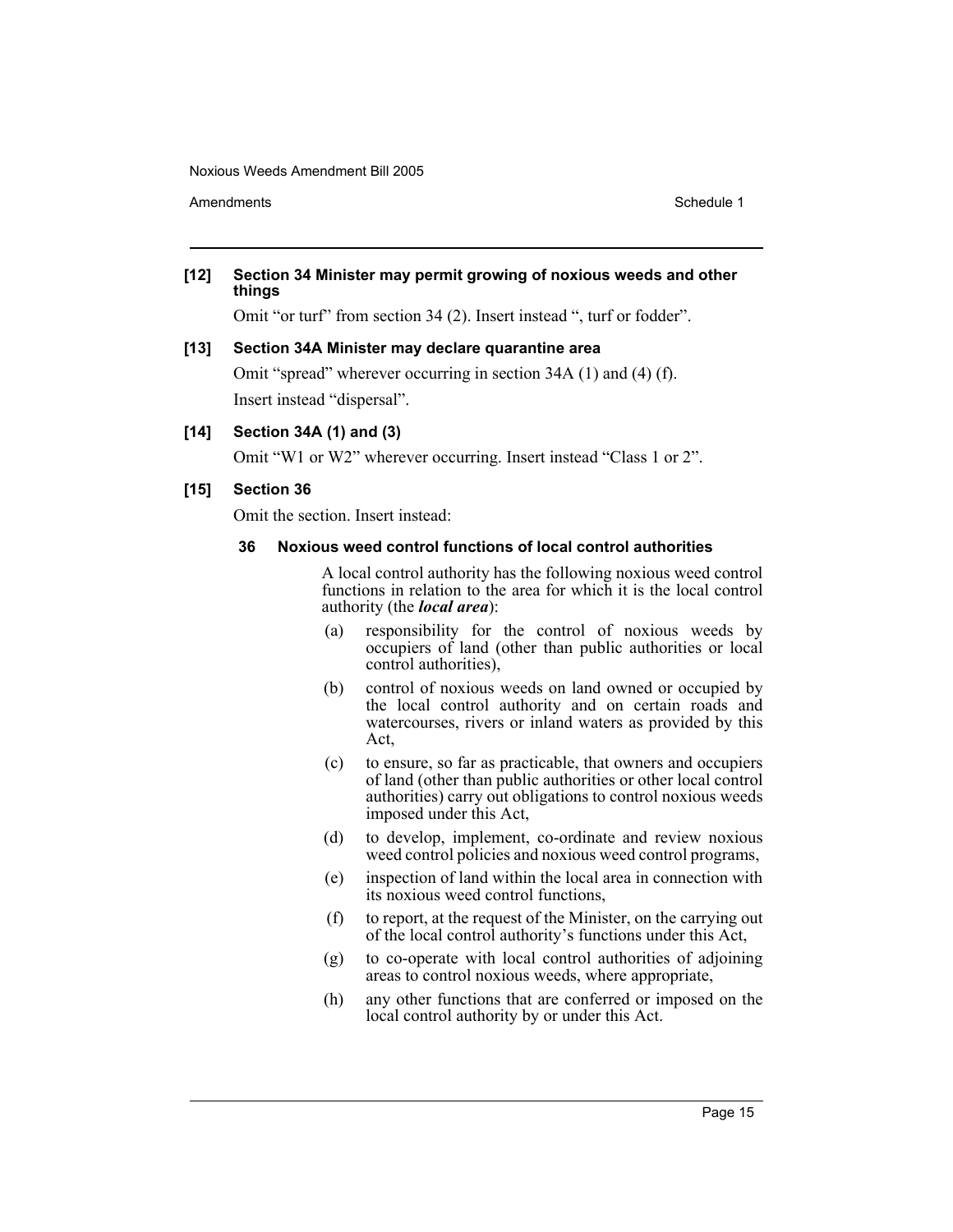Schedule 1 Amendments

## **[16] Section 36A Temporary restrictions during noxious weed control**

Insert "owner or" before "occupier" in section 36A (2).

## **[17] Section 37**

Omit the section. Insert instead:

## **37 Record keeping obligations of local control authorities**

- (1) A local control authority must monitor the presence of noxious weeds in its local area and keep records of the following matters:
	- (a) the presence and distribution of noxious weeds in the local area,
	- (b) the implementation of the authority's weed control policy and weed control programs,
	- (c) any other matters prescribed by the regulations.
- (2) A local control authority must, if required to do so by the Director-General, report to the Director-General on the presence and distribution of noxious weeds in the local area and on its weed control policy and weed control programs and their implementation.

## **[18] Sections 39 and 40**

Omit the sections. Insert instead:

## **39 Noxious weed control functions of inspectors**

An inspector has the following noxious weed control functions in relation to the local area of the local control authority that appointed the inspector:

- (a) to inspect land and any other premises for the presence of noxious weed material,
- (b) to advise as to the presence of noxious weed material and as to the means of controlling those weeds,
- (c) to report to the local control authority on noxious weeds and noxious weed control,
- (d) any other functions that are conferred or imposed on inspectors by or under this Act or by the local control authority.

## **40 Further powers in relation to notifiable weed material**

An inspector who has reasonable cause to suspect that notifiable weed material of a weed that is a notifiable weed in any part of the State is or may be present in an agricultural machine may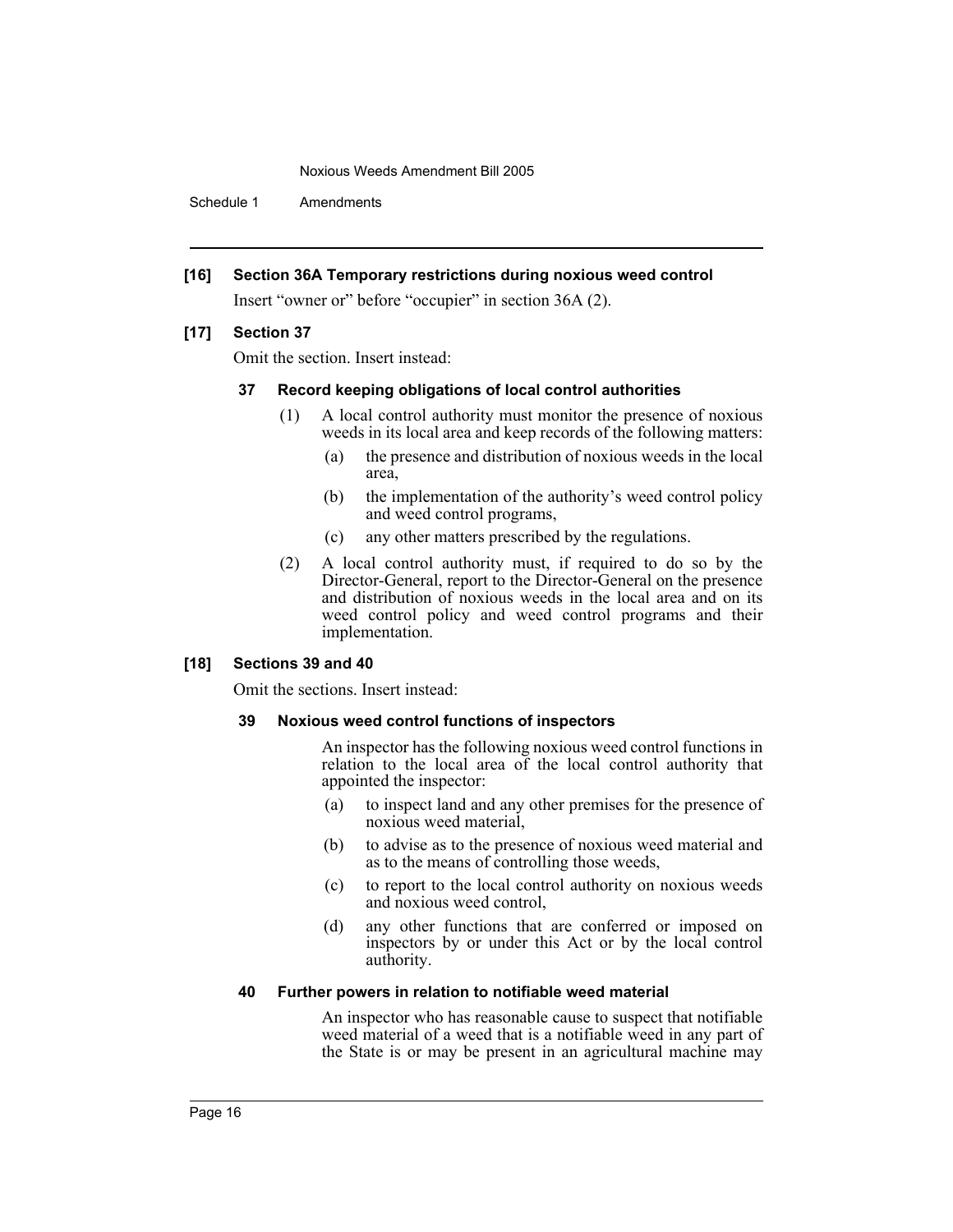## Amendments **Schedule 1** and the set of the set of the set of the set of the set of the set of the set of the set of the set of the set of the set of the set of the set of the set of the set of the set of the set of the set

require the person apparently in charge of the machine to treat the machine immediately, in the manner specified by the inspector, to remove any such weed material.

# **[19] Section 44 Inspections and investigations**

Insert "or vegetable or other matter containing noxious weed material" after "material" in section 44 (h).

# **[20] Section 45 Notice of entry**

Insert "or within a period" after "day" in section 45 (1).

# **[21] Section 50 Certificates of authority**

Omit section 50 (2) (f). Insert instead:

(f) bears the signature of the Director-General or the General Manager of a local control authority.

# **[22] Section 60 Expenses to be charged on land**

Insert "owner or" before "occupier" in section 60 (1).

# **[23] Section 65 Disputes between Minister and public authority**

Omit section 65 (1). Insert instead:

(1) If a dispute arises between the Minister and the Minister responsible for a public authority or a local control authority in connection with a weed control notice given to the authority, or a direction given to a local control authority, by the Minister under this Act, a party to the dispute may submit the dispute to the Premier for settlement.

## **[24] Section 66 Delegation by Minister**

Omit "sections 22 and 24". Insert instead "sections 22, 23 and 24".

# **[25] Section 69**

Omit the section. Insert instead:

## **69 Arrangements by local control authorities**

A local control authority may enter into agreements or other arrangements with another person or body to exercise all or any, or to assist in the exercise of all or any, of the authority's functions under this Act or the regulations.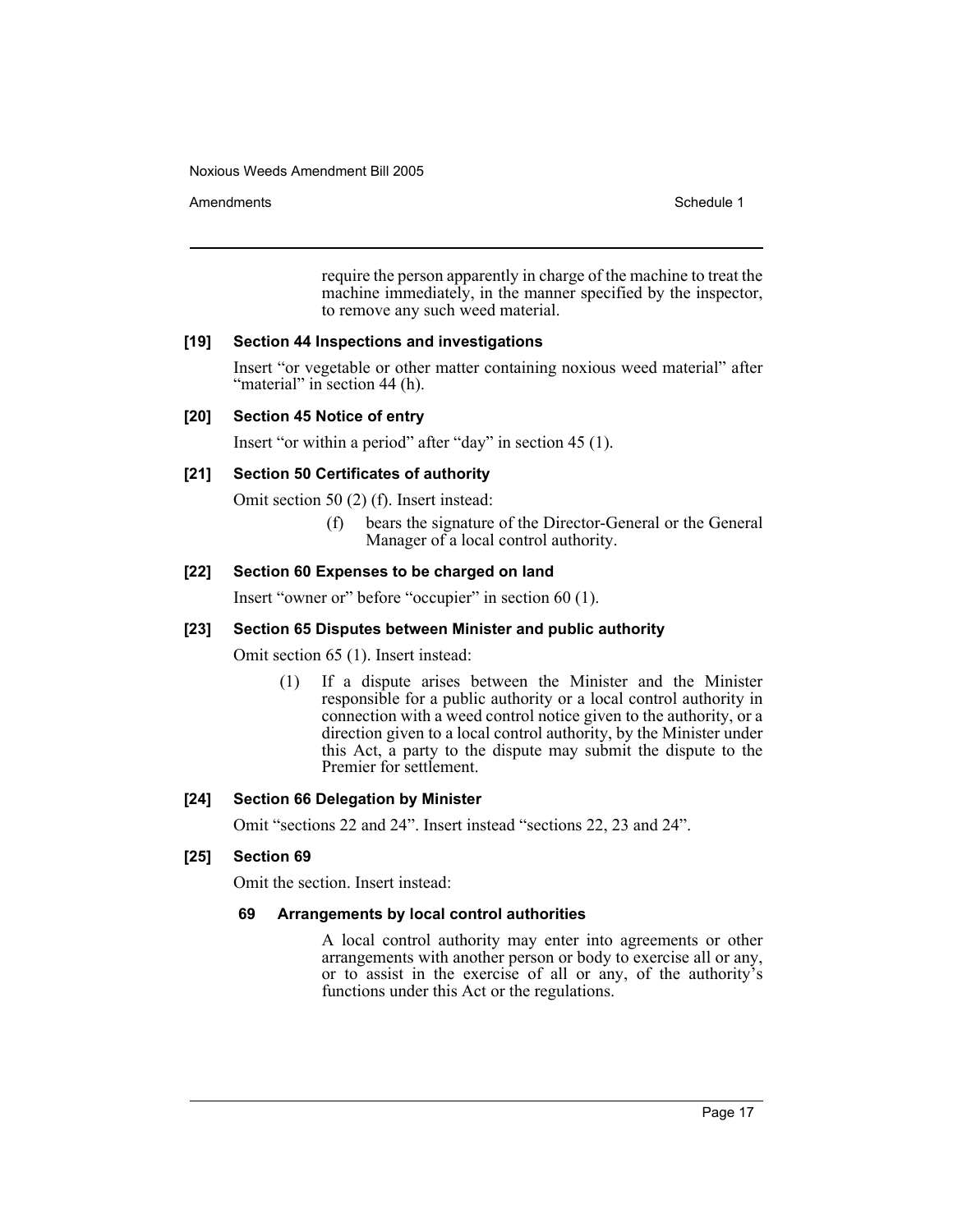Schedule 1 Amendments

# **[26] Section 71 How notice is to be given under this Act**

Insert "owner or" before "occupier" in section 71 (2) (b).

## **[27] Section 73 Regulations**

Omit section 73 (2). Insert instead:

- (2) In particular, the regulations may make provision for or with respect to the following matters:
	- (a) the means, measures or methods, whether mechanical, chemical or otherwise, to be taken or used for or with respect to the control of noxious weeds or to be specified for that purpose in weed control notices,
	- (b) the fees or charges payable for services provided under this Act or the regulations.

# **[28] Section 76 Review of Act**

Omit section 76 (2). Insert instead:

(2) The review is to be undertaken as soon as possible after the period of 5 years from the date of assent to this Act and at the end of each period of 5 years thereafter.

## **[29] Section 76 (3)**

Omit "the period". Insert instead "each period".

## **[30] Schedule 1 Members of advisory committees**

Omit "Part 2 of the *Public Sector Management Act 1988*" from clause 5 (1).

Insert instead "Chapter 2 of the *Public Sector Employment and Management Act 2002*".

## **[31] Schedule 2 Savings, transitional and other provisions**

Omit clause 2 (1). Insert instead:

(1) The regulations may make provision of a savings or transitional nature consequent on the enactment of this Act and the following Acts:

*Noxious Weeds Amendment Act 2005*

# **[32] Schedule 2, clause 2 (2)**

Omit "to this Act". Insert instead "to the Act concerned".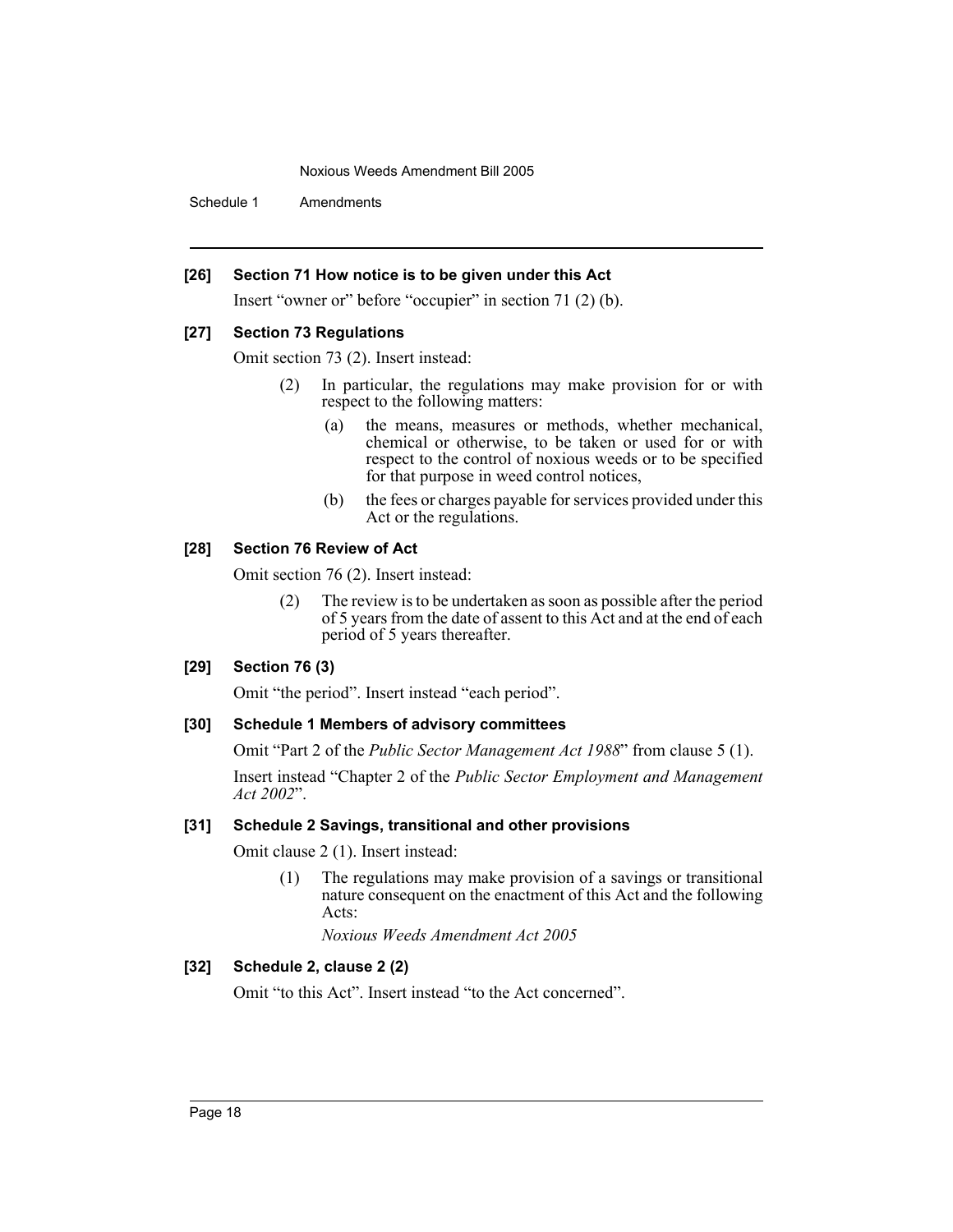Amendments **Amendments** Schedule 1

## **[33] Schedule 2, clause 8**

Insert after clause 7:

# **8 Weed control orders and notices**

- (1) A weed control order in force immediately before the commencement of Part 2, as inserted by the *Noxious Weeds Amendment Act 2005*, ceases to have effect on that commencement.
- (2) Before making the first weed control order on the commencement of Part 2, as so inserted, the Minister must consider the suitability of all plants that were noxious weeds on the date of assent to this Act for inclusion in a weed control order.
- (3) A weed control notice in force before that commencement continues to have effect on or after that commencement, and may be enforced, as if this Act had not been amended by the *Noxious Weeds Amendment Act 2005*.
- (4) The Minister is not required to comply with section 9, as inserted by that Act, in respect of any weed control order made not later than 6 months after that commencement.

## **[34] Dictionary, definition of "channel land"**

Insert "or an irrigation corporation" after "Corporation".

## **[35] Dictionary, definition of "control category"**

Omit the definition.

## **[36] Dictionary, definition of "Director-General"**

Omit "Agriculture". Insert instead "Primary Industries".

## **[37] Dictionary**

Insert in alphabetical order:

*emergency weed control notice* means a notice referred to in section 18 (3) or 22 (3).

*emergency weed control order* means an order made under section 10.

*public channel land* means channel land that is owned by the Crown or a public authority (other than land occupied by a person other than a public authority).

*weed control order* means an order made under section 7 or an emergency weed control order.